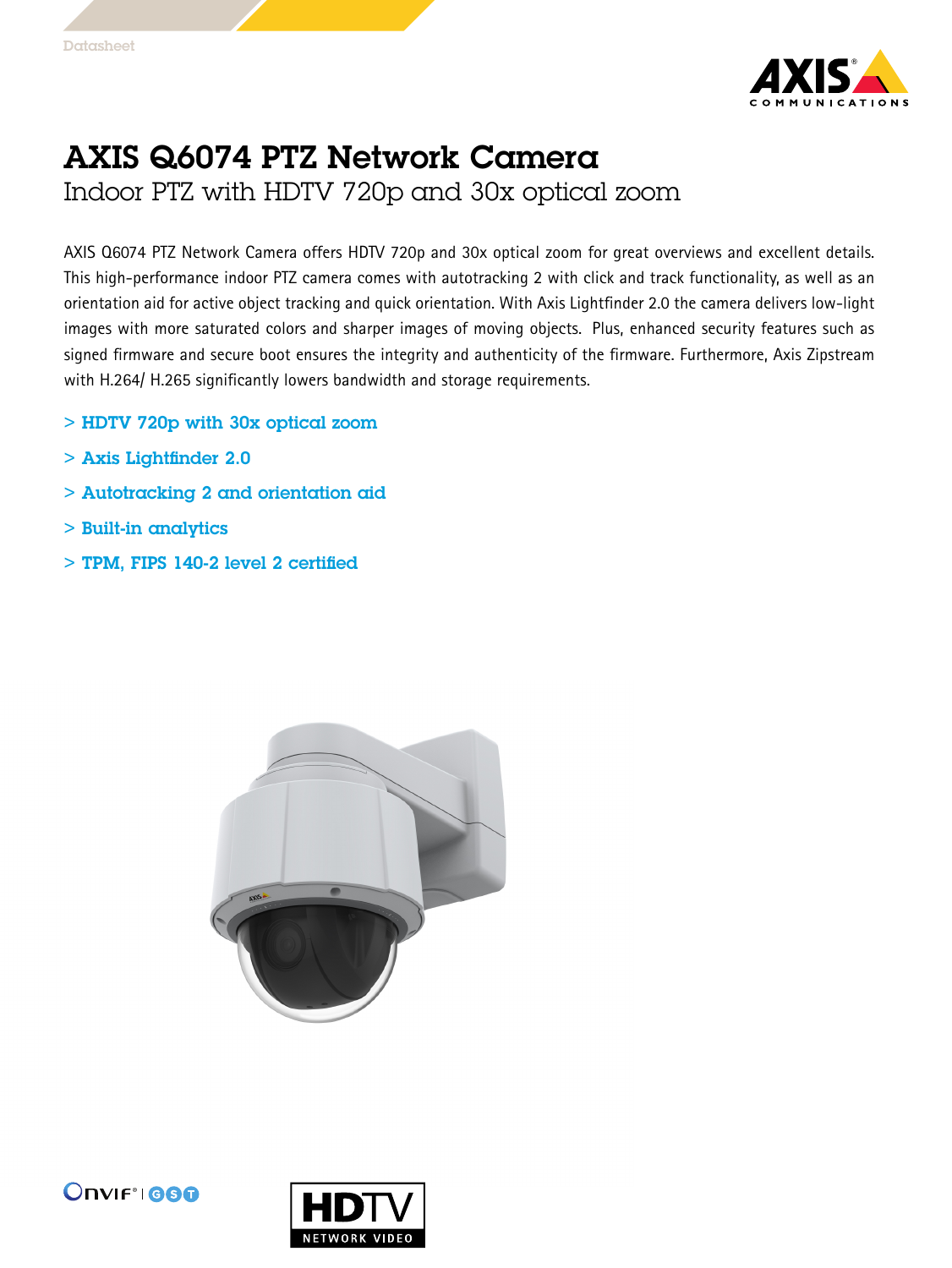## AXIS Q6074 PTZ Network Camera

| <b>Models</b>           | AXIS Q6074 50 Hz<br>AXIS Q6074 60 Hz                                                                                                                                                                                                                                                                                                                                                                                                       |
|-------------------------|--------------------------------------------------------------------------------------------------------------------------------------------------------------------------------------------------------------------------------------------------------------------------------------------------------------------------------------------------------------------------------------------------------------------------------------------|
| Camera                  |                                                                                                                                                                                                                                                                                                                                                                                                                                            |
| Image sensor            | 1/2.8" progressive scan CMOS                                                                                                                                                                                                                                                                                                                                                                                                               |
| Lens                    | 4.25-127.5 mm, F1.6-4.2<br>Horizontal field of view: 63.8°-2.6° (720p)<br>Vertical field of view: 38.0°–1.47° (720p)<br>Autofocus, auto-iris                                                                                                                                                                                                                                                                                               |
| Day and night           | Automatically removable infrared-cut filter                                                                                                                                                                                                                                                                                                                                                                                                |
| Minimum<br>illumination | Color: 0.1 lux at 30 IRE, F1.6<br>B/W: 0.002 lux at 30 IRE, F1.6<br>Color: 0.15 lux at 50 IRE, F1.6<br>B/W: 0.003 lux at 50 IRE, F1.6                                                                                                                                                                                                                                                                                                      |
| Shutter speed           | 1/11000 s to 1/3 s with 50 Hz<br>1/11000 s to 1/3 s with 60 Hz                                                                                                                                                                                                                                                                                                                                                                             |
| Pan/Tilt/Zoom           | Pan: 360° endless, 0.05°-450°/s<br>Tilt: 180°, 0.05°-450°/s<br>Zoom: 30x optical, 12x digital, total 360x zoom<br>E-flip, 256 preset positions, tour recording (max 10, max<br>duration 16 minutes each), quard tour (max 100), control queue,<br>on-screen directional indicator, orientation aid PTZ, set new pan<br>0°, adjustable zoom speed, focus recall                                                                             |
| System on chip (SoC)    |                                                                                                                                                                                                                                                                                                                                                                                                                                            |
| Model                   | ARTPEC-7                                                                                                                                                                                                                                                                                                                                                                                                                                   |
| Memory                  | 1024 MB RAM, 512 MB Flash                                                                                                                                                                                                                                                                                                                                                                                                                  |
| Compute<br>capabilities | Machine learning processing unit (MLPU)                                                                                                                                                                                                                                                                                                                                                                                                    |
| Video                   |                                                                                                                                                                                                                                                                                                                                                                                                                                            |
| Video<br>compression    | H.264 (MPEG-4 Part 10/AVC) Baseline, Main and High Profiles<br>H.265 (MPEG-H Part 2/HEVC) Main Profile<br><b>Motion JPEG</b>                                                                                                                                                                                                                                                                                                               |
| Resolution              | HDTV 720p 1280x720 to 320x180                                                                                                                                                                                                                                                                                                                                                                                                              |
| Frame rate              | Up to 50/60 fps (50/60 Hz) in HDTV 720p                                                                                                                                                                                                                                                                                                                                                                                                    |
| Video streaming         | Multiple, individually configurable streams in H.264, H.265 and<br><b>Motion JPEG</b><br>Axis Zipstream technology in H.264 and H.265<br>Controllable frame rate and bandwidth<br>VBR/ABR/MBR H.264/H.265                                                                                                                                                                                                                                  |
| lmage settings          | Manual shutter time, compression, color, brightness, sharpness,<br>white balance, exposure control, exposure zones, fine tuning of<br>behavior at low light, rotation: 0°, 180°, text and image overlay,<br>polygon privacy masks, electronic image stabilization (EIS), freeze<br>on PTZ, automatic defog, backlight compensation, scene profiles<br>Wide Dynamic Range (WDR): Up to 120 dB depending on scene,<br>highlight compensation |
| Audio                   |                                                                                                                                                                                                                                                                                                                                                                                                                                            |
| Audio streaming         | Two-way, full duplex, half-duplex, simplex                                                                                                                                                                                                                                                                                                                                                                                                 |
| Audio encoding          | 24bit LPCM, AAC-LC 8/16/32/48 kHz, G.711 PCM 8 kHz, G.726<br>ADPCM 8 kHz, Opus 8/16/48 kHz<br>Configurable bit rate                                                                                                                                                                                                                                                                                                                        |
| Audio<br>input/output   | Requires multicable (sold separately) for external microphone<br>or line input, and line output                                                                                                                                                                                                                                                                                                                                            |
| <b>Network</b>          |                                                                                                                                                                                                                                                                                                                                                                                                                                            |
| Security                | Password protection, IP address filtering, HTTPS <sup>a</sup> encryption,<br>IEEE 802.1x (EAP-TLS) <sup>a</sup> network access control, digest<br>authentication, user access log, centralized certificate<br>management, brute force delay protection, signed firmware,<br>secure boot, secure keystore (CC EAL4 certified), TPM (FIPS 140-2<br>certified)                                                                                |
| Supported<br>protocols  | IPv4, IPv6 USGv6, ICMPv4/ICMPv6, HTTP, HTTP/2, HTTPS <sup>a</sup> , TLS <sup>a</sup> ,<br>QoS Layer 3 DiffServ, FTP, SFTP, CIFS/SMB, SMTP, mDNS (Bonjour),<br>UPnP®, SNMP v1/v2c/v3 (MIB-II), DNS/DNSv6, DDNS, NTP, RTSP,<br>RTP, SRTP, TCP, UDP, IGMPv1/v2/v3, RTCP, ICMP, DHCPv4/v6, ARP,                                                                                                                                                |
|                         | SOCKS, SSH, NTCIP, LLDP, CDP, MQTT, Syslog, Link-Local address<br>(ZeroConf)                                                                                                                                                                                                                                                                                                                                                               |

| Application<br>Programming<br><b>Interface</b> | Open API for software integration, including VAPIX® and<br>AXIS Camera Application Platform; specifications at axis.com<br>One-Click Cloud Connection<br>ONVIF <sup>®</sup> Profile G, ONVIF® Profile S and ONVIF® Profile T,<br>specification at onvif.org                                                                                                                                                                                                                                                                                                                                            |
|------------------------------------------------|--------------------------------------------------------------------------------------------------------------------------------------------------------------------------------------------------------------------------------------------------------------------------------------------------------------------------------------------------------------------------------------------------------------------------------------------------------------------------------------------------------------------------------------------------------------------------------------------------------|
|                                                | Event conditions Audio: audio detection<br>Device status: above operating temperature, above or below<br>operating temperature, below operating temperature, fan failure,<br>IP address removed, network lost, new IP address, shock detected,<br>storage failure, system ready, within operating temperature<br>Edge storage: recording ongoing, storage disruption<br>I/O: digital input, manual trigger, virtual input<br>MQTT subscribe<br>PTZ: PTZ malfunctioning, PTZ movement, PTZ preset position<br>reached, PTZ ready<br>Scheduled and recurring: scheduled event<br>Video: live stream open |
| <b>Event actions</b>                           | Day/night mode, overlay text, video recording to edge storage,<br>pre- and post-alarm video buffering, send SNMP trap<br>PTZ: PTZ preset, start/stop quard tour<br>File upload via FTP, SFTP, HTTP, HTTPS network share and email<br>Notification via email, HTTP, HTTPS and TCP<br>External output activation, audio recording to edge storage, play<br>audio clip<br>MQTT publish                                                                                                                                                                                                                    |
| Data streaming                                 | Event data                                                                                                                                                                                                                                                                                                                                                                                                                                                                                                                                                                                             |
| Built-in<br>installation aids                  | Pixel counter, leveling quide                                                                                                                                                                                                                                                                                                                                                                                                                                                                                                                                                                          |
| Analytics                                      |                                                                                                                                                                                                                                                                                                                                                                                                                                                                                                                                                                                                        |
| <b>AXIS Object</b><br>Analytics                | Object classes: humans, vehicles<br>Trigger conditions: line crossing, object in area<br>Up to 10 scenarios<br>Metadata visualized with color-coded bounding boxes<br>Polygon include/exclude areas<br>Perspective configuration<br><b>ONVIF Motion Alarm event</b>                                                                                                                                                                                                                                                                                                                                    |
| <b>Applications</b>                            | Included<br>AXIS Object Analytics, AXIS Video Motion Detection,<br>AXIS Motion Guard, AXIS Fence Guard, AXIS Loitering Guard,<br>autotracking 2, active gatekeeper, audio detection<br>Basic analytics (not to be compared with third-party analytics):<br>object removed, enter/exit detector, object counter<br>Supported<br>Support for AXIS Camera Application Platform enabling<br>installation of third-party applications, see <i>axis.com/acap</i>                                                                                                                                             |
| General                                        |                                                                                                                                                                                                                                                                                                                                                                                                                                                                                                                                                                                                        |
| Casing                                         | IP52-rated<br>Metal casing (aluminum), Acrylic (PMMA) clear dome                                                                                                                                                                                                                                                                                                                                                                                                                                                                                                                                       |
| Sustainability                                 | PVC free                                                                                                                                                                                                                                                                                                                                                                                                                                                                                                                                                                                               |
| Power                                          | Axis PoE+ midspan 1-port: 100-240 V AC, max 22.4 W<br>IEEE 802.3at Type 2 Class 4<br>Camera PoE consumption: typical 11 W, max 17.1 W<br>Multiconnector:<br>24 V DC +/- 10%, typical 10.5 W, max 16.1 W<br>24 V AC +/- 10%, typical 16.5 VA, max 25.3 VA                                                                                                                                                                                                                                                                                                                                               |
| <b>Connectors</b>                              | RJ45 10BASE-T/100BASE-TX PoE, multiconnector (cable sold<br>separately) for AC/DC power, 4 configurable alarm inputs/outputs,<br>mic in, line mono input, line mono output to active speaker                                                                                                                                                                                                                                                                                                                                                                                                           |
| <b>Storage</b>                                 | Support for SD/SDHC/SDXC card<br>Support for SD card encryption<br>Support for recording to network-attached storage (NAS)<br>For SD card and NAS recommendations see axis.com                                                                                                                                                                                                                                                                                                                                                                                                                         |
| Operating<br>conditions                        | 0 °C to 50 °C (32 °F to 122 °F)<br>Humidity 10-85% RH (non-condensing)                                                                                                                                                                                                                                                                                                                                                                                                                                                                                                                                 |
| Storage<br>conditions                          | -40 °C to 65 °C (-40 °F to 149 °F)<br>Humidity 5-95% RH (non-condensing)                                                                                                                                                                                                                                                                                                                                                                                                                                                                                                                               |
| Approvals                                      | EMC<br>EN 55032 Class A, EN 55035, EN 61000-3-2,<br>EN 61000-3-3, EN 61000-6-1, EN 61000-6-2, EN 55024,<br>FCC Part 15 Subpart B Class A, ICES-003 Class A, VCCI Class A,<br>RCM AS/NZS CISPR 32 Class A, KCC KN32 Class A, KN35<br>Safety                                                                                                                                                                                                                                                                                                                                                             |